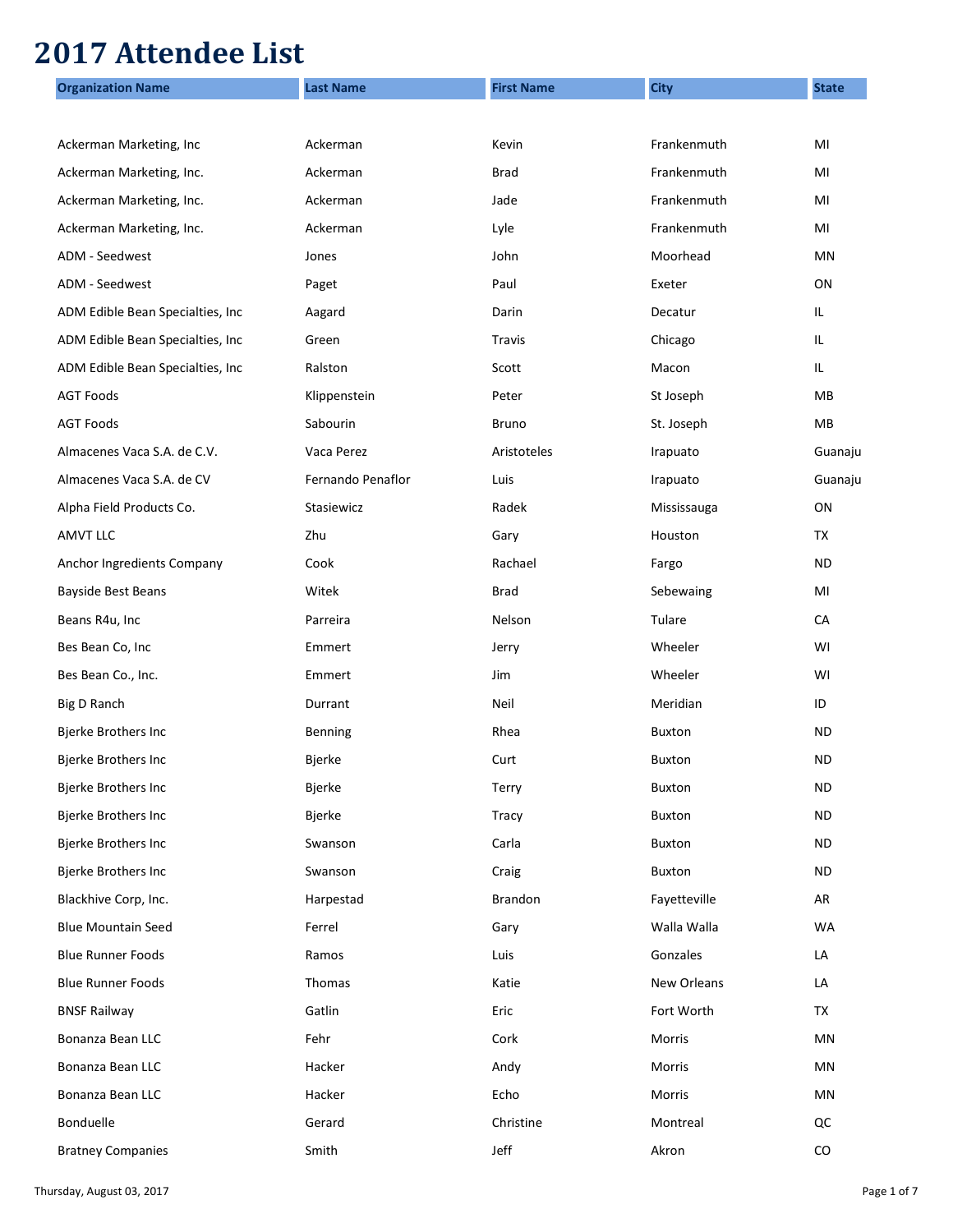| <b>Organization Name</b>           | <b>Last Name</b> | <b>First Name</b> | <b>City</b>        | <b>State</b> |
|------------------------------------|------------------|-------------------|--------------------|--------------|
| <b>Bridgewell Agribusiness</b>     | Heiney           | Ben               | Clackamas          | <b>OR</b>    |
| <b>Buhler Inc</b>                  | Milani           | Aidin             | Stockton           | CA           |
| Bush Brothers & Company            | Rose             | Sara              | Knoxville          | TN           |
| Bush Brothers & Company            | Rutzinski        | Joe               | Knoxville          | TN           |
| <b>Bush Brothers &amp; Company</b> | Strauch          | <b>Brian</b>      | Augusta            | WI           |
| Bush Brothers & Company            | Zimmerman        | David             | Knoxville          | TN           |
| C & F Foods Inc                    | Chen             | Annie             | City of Industry   | CA           |
| C & F Foods Inc                    | Earl             | Joyce             | Hansen             | ID           |
| C & F Foods Inc                    | Hall             | Lauren            | City of Industry   | CA           |
| <b>Cablevey Conveyors</b>          | Cook             | Leland            | Oskaloosa          | IA           |
| <b>Cablevey Conveyors</b>          | Van Zee          | Steve             | Oskaloosa          | IA           |
| Cal-Bean & Grain Co-Op Inc         | Vander Feer      | Chad              | Pixley             | CA           |
| California Bean and Pea, Inc.      | Parreira         | Joel              | Boerne             | TX           |
| California Bean Shippers Assoc     | Townsend         | Jane              | Sacramento         | CA           |
| CanFarm Pulse Inc                  | Schujman         | Gabriel           | Winnipeg           | <b>MB</b>    |
| <b>Canoe Creek Commodities</b>     | Meabon           | Mark              | Dillsburg          | PA           |
| Cascade Organic Farms              | <b>Boss</b>      | Patrick           | Royal City         | <b>WA</b>    |
| Centennial Commodities, Inc.       | Simpson          | Dick              | Parker             | $\rm CO$     |
| Central Bean Co Inc                | De la Rosa       | Fermando          | Quincy             | <b>WA</b>    |
| Central Bean Co Inc.               | Gonzalez         | Samuel            | Quincy             | <b>WA</b>    |
| Central Valley Ag Exports, Inc     | Bilsky           | Ryan              | Visalia            | CA           |
| Central Valley Ag Exports, Inc     | Huss             | Sebastian         | Visalia            | CA           |
| Central Valley Bean Cooperative    | Fuglesten        | Daniel            | <b>Buxton</b>      | ND.          |
| <b>CFT Corporation</b>             | <b>Burnett</b>   | Wally             | Oakville           | ON           |
| <b>CFT Corporation</b>             | Pocklington      | Steven            | Oakville           | ON           |
| Chippewa Valley Bean Co            | Wachsmuth        | Charles           | Menomonie          | WI           |
| CHS Inc                            | Guess            | Chris             | Othello            | <b>WA</b>    |
| CK Nickels, Inc                    | Dosher           | RayAn             | Muleshoe           | TX           |
| CK Nickels, Inc.                   | <b>Nickels</b>   | Chad              | Muleshoe           | TX           |
| CK Nickels, Inc.                   | <b>Nickels</b>   | Kayla             | Muleshoe           | TX           |
| Columbia Bean & Produce, Inc       | Garrett          | Scott             | Moses Lake         | <b>WA</b>    |
| Columbia Bean & Produce, Inc       | Strobel          | Jeffrey           | Moses Lake         | <b>WA</b>    |
| Columbia Grain Inc                 | Berthold         | John              | <b>Grand Forks</b> | ND.          |
| Columbia Grain Inc                 | Scholand         | David             | <b>Grand Forks</b> | ND.          |
| Columbia Grain, Inc                | Roelofs          | Tony              | <b>Grand Forks</b> | ND.          |
| Cooperative Elevator Co            | Gordon           | Scott             | Pigeon             | MI           |
| Cooperative Elevator Co            | Janowicz         | Michael           | Pigeon             | MI           |
| Cooperative Elevator Co            | Wisenbaugh       | Todd              | Pigeon             | MI           |
| Cummings Ag, Inc                   | Bjerke           | Mason             | <b>Buxton</b>      | ND.          |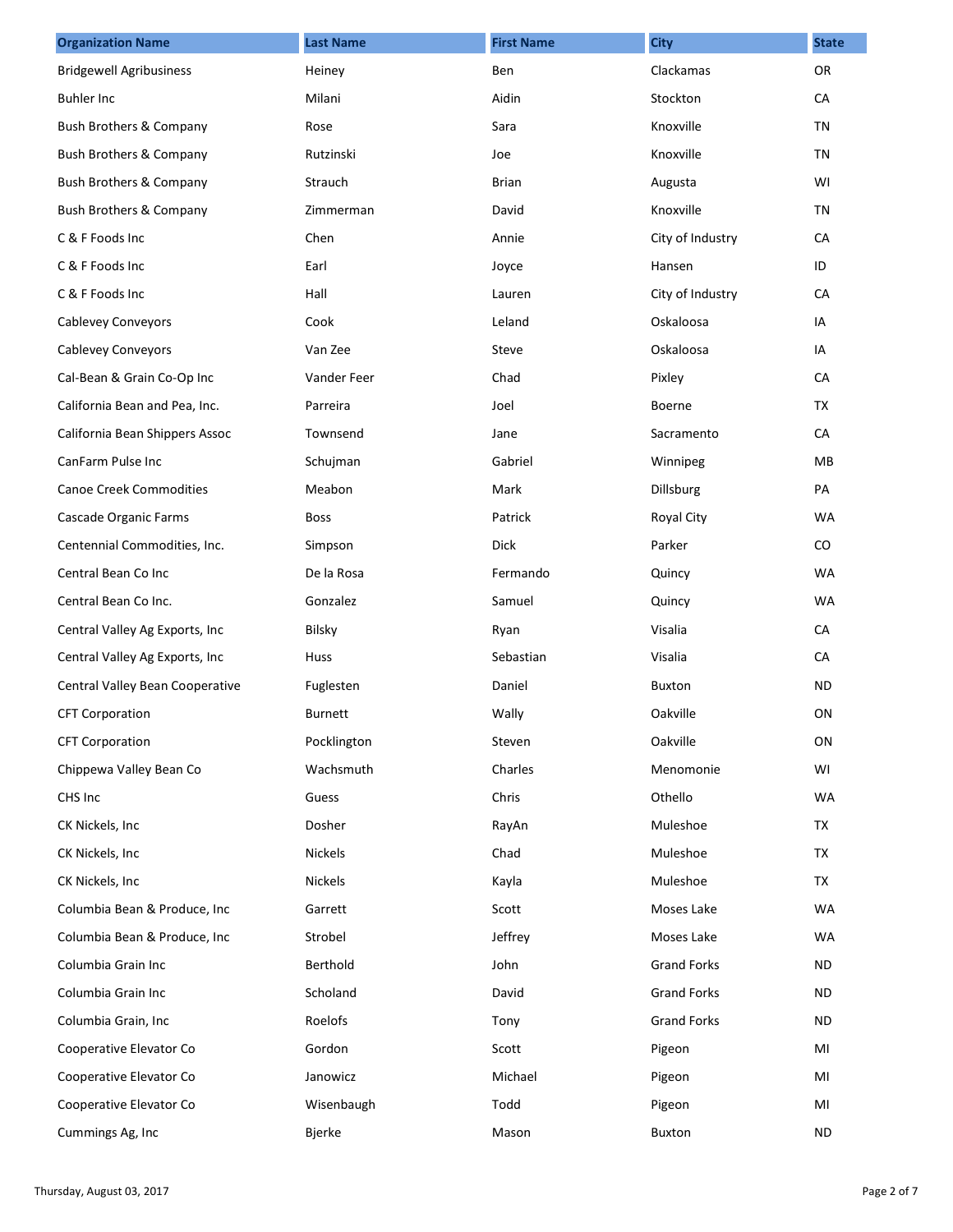| <b>Organization Name</b>           | <b>Last Name</b>      | <b>First Name</b> | <b>City</b>           | <b>State</b> |
|------------------------------------|-----------------------|-------------------|-----------------------|--------------|
| Cummings Ag, Inc                   | Holub                 | Tyler             | Buxton                | <b>ND</b>    |
| Cummings Ag, Inc.                  | Olson                 | Gene              | Buxton                | ND.          |
| D.W. Sturt & Co.                   | Sturt                 | D.W.              | Santa Barbara         | CA           |
| Del Monte Foods Inc.               | Hunter                | Mark              | <b>Siloam Springs</b> | AR           |
| Delta Technology Corporation       | Pineda                | Alvaro            | Houston               | TX           |
| Delta Technology Corporation       | Quesada               | Diego             | Houston               | TX           |
| Digrava SA DE CV                   | Vaca                  | Sergio            | Guadalajara           | Jalisco      |
| Dompe Warehouse Company            | Azevedo               | Steve             | Crows Landing         | CA           |
| Eco Foods                          | Gonzalez              | Lucia             | Antiguo Cuscatlan     |              |
| <b>EES Companies</b>               | Hailey                | Clinton           | New Plymouth          | ID           |
| El Alazan                          | Cota Garcia           | Eleazar           | De abasto             | <b>DF</b>    |
| El Alazan                          | Garcia Ruiz           | Jesus             | De abasto             | DF           |
| El Alazan                          | Godinez Aburto        | Raymundo          | De abasto             | DF           |
| Elemar Inc.                        | Hadad                 | Elee              | North Hollywood       | CA           |
| Eqraft - ERC machinery             | Keene                 | Norman "Snap"     | George                | <b>WA</b>    |
| <b>Everbest Organics</b>           | Sattelberg            | Jim               | Munger                | MI           |
| <b>Faribault Foods</b>             | Allmann               | Heike             | Minneapolis           | MN           |
| Faribault Foods                    | Martinez-Ibarra       | Juliana           | Minneapolis           | MN           |
| Farmer Bean & Seed LLC             | Erickson              | Ryan              | Quincy                | <b>WA</b>    |
| Farmer Bean & Seed LLC             | Kehl                  | Lauren            | Quincy                | <b>WA</b>    |
| Farmer Bean & Seed LLC             | Kehl                  | Russ              | Quincy                | <b>WA</b>    |
| FBN Inc                            | Malmstrom             | Erik              | San Carloss           | CA           |
| FBN Inc                            | Stephens              | Dudley            | San Carloss           | CA           |
| Fessenden Co-op                    | <b>Stevens</b>        | Brad              | Fessenden             | <b>ND</b>    |
| First Intercontinental Corporation | Sawla                 | Amar              | Irving                | TX           |
| First Intercontinental Corporation | Sawla                 | Karan             | Irving                | TX           |
| FNJ, Inc.                          | Musa                  | Faisel            | Rancho Cucamonga      | CA           |
| Forest River Bean Co. Inc          | Schanilec             | <b>Brian</b>      | <b>Forest River</b>   | ND.          |
| Freeland Bean & Grain Inc.         | Hupfer                | Roger             | Freeland              | MI           |
| Frijoes Seleccionados              | <b>Felix Gonzalez</b> | Roberto Antonio   | Obregon               | Sonora       |
| Furmano Foods Inc.                 | Kohl                  | Jim               | Northumberland        | PA           |
| <b>Furmanos Foods</b>              | Page                  | Chuck             | Northumberland        | PA           |
| Global Agro Commodities LLC        | Patel                 | Divyesh           | Irving                | TX           |
| <b>Global Merchandising Corp</b>   | Alvarez               | Alex              | San Francisco         | CA           |
| Globeways Canada Inc.              | Mosnaim               | Marcos            | Mississauga           | ON           |
| Globeways Canada Inc.              | Reimer                | Frank             | Plum Coulee           | MB           |
| Globeways Canada Inc.              | Zaidi                 | Tanvir            | Mississauga           | ON           |
| Goya De Puerto Rico, Inc.          | Selles                | Luis              | Bayamon               | PR           |
| Goya Foods of California           | Gayoso                | Teresa            | City of Industry      | CA           |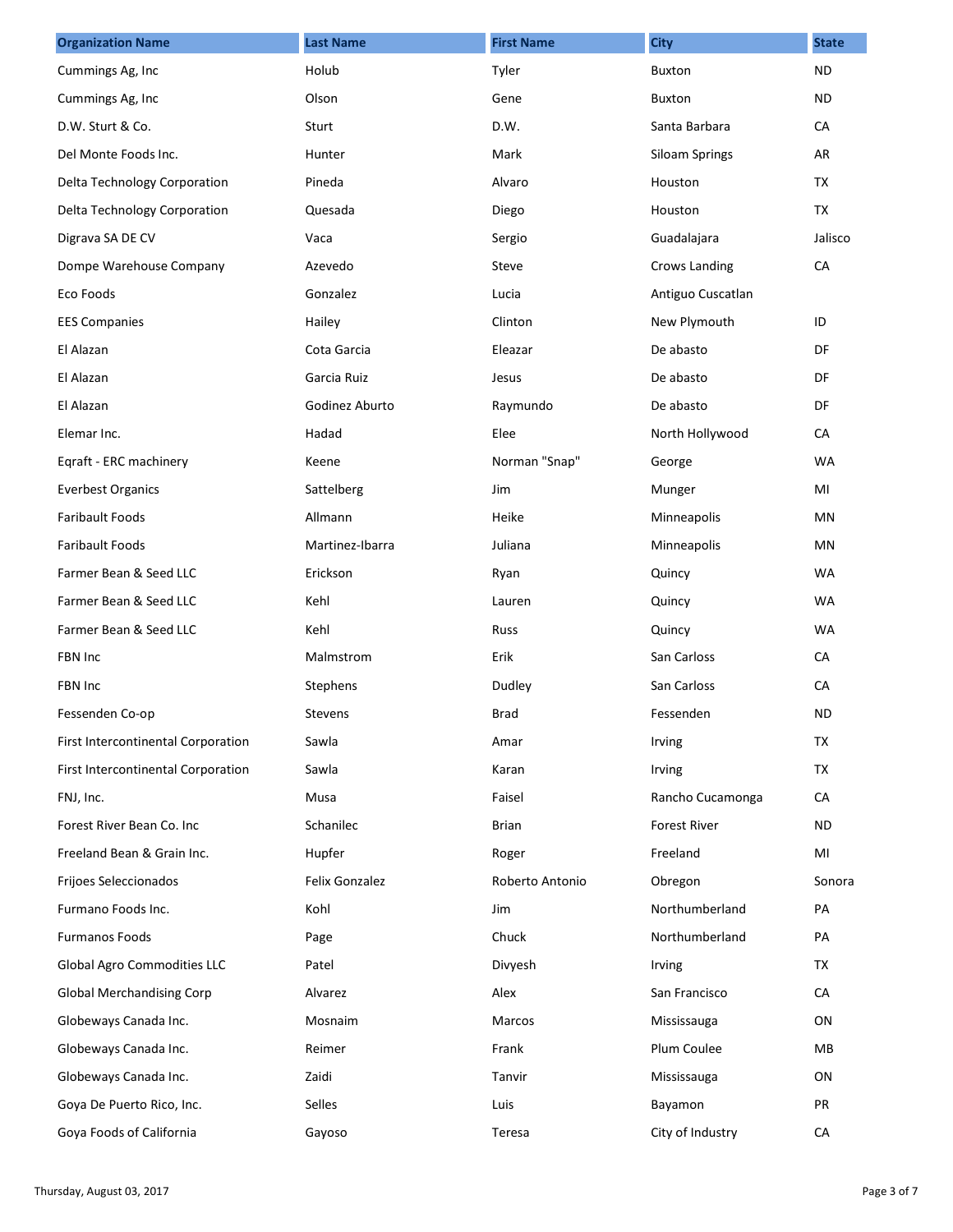| <b>Organization Name</b>         | <b>Last Name</b> | <b>First Name</b> | <b>City</b>       | <b>State</b>  |
|----------------------------------|------------------|-------------------|-------------------|---------------|
| Goya Foods of Florida            | Martell          | Aracely           | Miami             | FL.           |
| Goya Foods of Florida            | Portuondo        | Angel             | Miami             | FL.           |
| Goya Foods of Texas              | Damaris Rosario  | Luz               | Brookshire        | TX            |
| Goya Foods of Texas              | Seda             | Alexsandra        | Brookshire        | TX            |
| Goya Foods of Texas              | Unanue           | Anthony           | Brookshire        | <b>TX</b>     |
| Goya Foods of Texas              | Unanue           | Tommy             | Brookshire        | TX            |
| Goya Foods, Inc.                 | Barroso          | Anthony           | Jersey City       | $\mathsf{NJ}$ |
| Goya Foods, Inc.                 | Devir            | Daniel            | Jersey City       | NJ            |
| Goya Foods, Inc.                 | Franco           | Alejandro         | Jersey City       | NJ            |
| Haberer Foods Intl, Inc.         | Haberer          | Reid              | Morris            | MN            |
| Haberer Foods Intl., Inc.        | Haberer          | Randy             | Morris            | <b>MN</b>     |
| Hayes Food Products, Inc.        | Roddey           | Michael           | Greer             | SC            |
| Heads Up Plant Protectants Inc   | Dutcheshen       | Colin             | Saskatoon         | <b>SK</b>     |
| <b>Healthy Food Ingredients</b>  | Wiegert          | Chris             | Fargo             | <b>ND</b>     |
| Hensall District Cooperative Inc | Cronin           | Chris             | Hensall           | ON            |
| Hensall District Cooperative Inc | Hodgins          | Derwyn            | Hensall           | ON            |
| Hensall District Cooperative Inc | Hunt             | Marion            | Hensall           | ON            |
| Hensall District Cooperative Inc | Innes            | Steve             | Hensall           | ON            |
| <b>Hinrichs Trading Company</b>  | Hinrichs         | Kyle              | Pullman           | <b>WA</b>     |
| Hinrichs Trading Company         | Hinrichs         | Phil              | Pullman           | <b>WA</b>     |
| Idaho Bean Dealers Association   | <b>Bass</b>      | Erin              | Hansen            | ID            |
| Ilta Grain Inc                   | Sabourin         | Ivan              | Surrey            | BC            |
| <b>IMECO</b>                     | Agosti           | Matteo            | Cremona           |               |
| Iowa State University Seed Lab   | Hill             | Cherie            | Ames              | IA            |
| Iowa State University Seed Lab   | Stahr            | Mike              | Ames              | IA            |
| J.C.C.                           | Jelinek          | <b>Brian</b>      | Alliance          | <b>NE</b>     |
| J.P. Wilson Co.                  | Wilson           | Carter            | <b>Twin Falls</b> | ID            |
| Jack's Bean Co                   | Harmon           | Tom               | Holyoke           | CO            |
| JP Westam Export Inc             | Khandhar         | Jay               | <b>Bothell</b>    | <b>WA</b>     |
| Justus Bag Co, Inc               | Sackmann         | Adam              | Moses Lake        | <b>WA</b>     |
| <b>KC Trading Company</b>        | Allan            | Bob               | Fort Lauderdale   | FL.           |
| <b>KC Trading Company</b>        | Carrick          | Wayne             | Fort Lauderdale   | FL.           |
| Kelley Bean Company              | Hinze            | Grant             | Scottsbluff       | NE            |
| Kelley Bean Company              | Keller           | Judd              | Scottsbluff       | NE            |
| Kelley Bean Company              | Maasjo           | Deon              | Oakes             | ND.           |
| Kelley Bean Company              | Sprague          | Larry             | Durand            | MI            |
| Kirsten Company LLC              | Kirsten          | Mark              | Lodi              | CA            |
| L.A. Hearne Co.                  | Giudici          | Francis           | King City         | CA            |
| L.H. Hayward Co, LLC             | Hayward          | Vince             | Harahan           | LA            |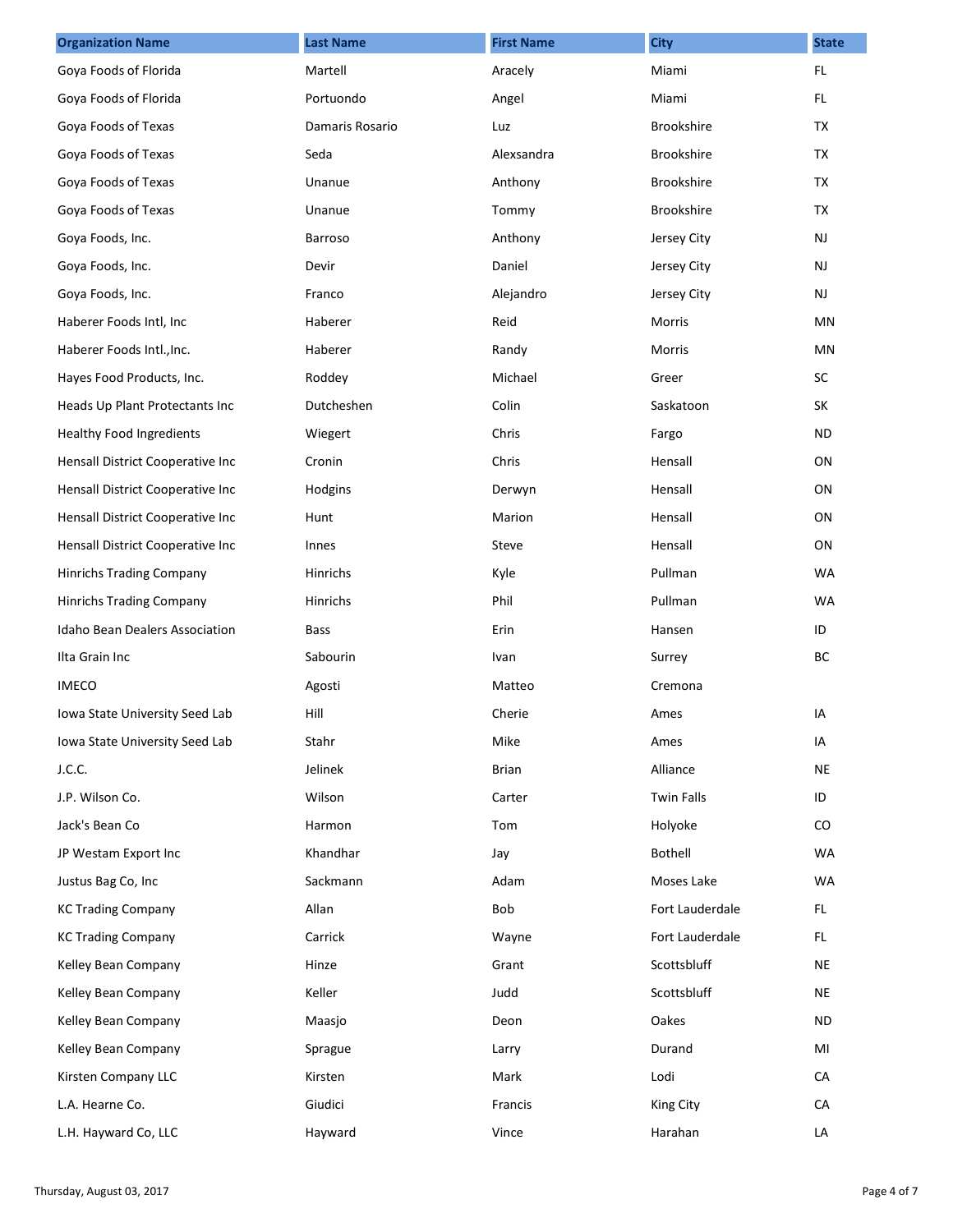| <b>Organization Name</b>                | <b>Last Name</b>   | <b>First Name</b> | <b>City</b>          | <b>State</b> |
|-----------------------------------------|--------------------|-------------------|----------------------|--------------|
| Lake & Lake Inc.                        | Kiesewetter        | Robert            | Canandaigua          | <b>NY</b>    |
| Lansing Trade Group                     | Krueger            | Christian         | Perrysburg           | OH           |
| Latinex Intl                            | Guzi               | Ed                | North Olmsted        | OH           |
| Lozano Magana                           | Lozano             | Javier            | Queretaro            |              |
| Manchester Company                      | Steele             | Doug              | <b>Overland Park</b> | KS           |
| McCall Farms, Inc.                      | Lee                | Jerry             | Effingham            | <b>SC</b>    |
| Morgan Foods, Inc.                      | Hartman            | Mark              | Austin               | IN           |
| Mountain High Organics, Inc             | Fellin             | Gary              | New Milford          | CT.          |
| Mountain High Organics, Inc.            | Derosier           | Michael           | New Milford          | CT.          |
| Multi-Fresh Produce, Inc                | Faustinos          | Eli               | Glendale             | AZ           |
| N.K. Hurst Company                      | Huntley            | Matt              | Zionsville           | IN           |
| N.K. Hurst Company                      | Snider             | Tony              | Indianapolis         | IN           |
| New Alliance Bean                       | Thompson           | Mark              | Alliance             | NE           |
| Nolin Steel                             | Holley             | Clint             | Ashburn              | GA           |
| North Central Commodities               | Thoreson           | Bill              | Gilby                | <b>ND</b>    |
| Northern Bag and Box Company            | <b>Brock</b>       | Dana              | <b>Grand Forks</b>   | ND.          |
| Northern Bag and Box Company            | Weingarten         | Ben               | <b>Grand Forks</b>   | ND.          |
| <b>Operation Blessing International</b> | <b>Burchard</b>    | Kenny             | Virginia Beach       | VA           |
| Pacific Grain & Foods                   | Perkins            | Jacquelyn         | Fresno               | CA           |
| Pacific Grain & Foods                   | Perkins            | Lee               | Fresno               | CA           |
| Peas Inc., dba C.T. Smith Co.           | Smith III          | Carl              | Pleasanton           | TX           |
| Penna Commodities                       | Penna              | Cintia            | Rosario 2000         |              |
| Pickett Equipment                       | Pickett            | Steve             | <b>Burley</b>        | ID           |
| Port of Montreal                        | Finnerty           | Donald            | Frisco               | TX           |
| Port Packaging, LLC                     | McPherson, Jr      | Jim               | Houston              | TX           |
| Preator Bean Company                    | Preator            | Lynn              | Burlington           | <b>WY</b>    |
| Preator Bean Company                    | Preator            | Tim               | Burlington           | WY.          |
| Preator Bean Company                    | Preator            | Zach              | Burlington           | <b>WY</b>    |
| Prosemex                                | San Miguel         | Ricardo           | Torreon              | Coahuila     |
| R.S. Porter & Co, Inc                   | Jahn               | Robby             | Cliffside Park       | <b>NJ</b>    |
| Rangen, Inc.                            | Kelley             | Craig             | <b>Twin Falls</b>    | ID           |
| Ray-Mont Logistics                      | Peterson           | Russell           | Spokane Valley       | WA           |
| Ray-Mont Logistics                      | Zimmerman          | Donny             | Spokane Valley       | WA           |
| Ray-mont Logistics                      | Zimmerman-Reynolds | Teri              | Spokane Valley       | WA           |
| Rhodes Stockton Bean Co-op              | Kubo               | Larry             | <b>Tracy</b>         | CA           |
| Russell E Womack, Inc.                  | Byrne              | <b>Brian</b>      | Lubbock              | TX           |
| Russell E Womack, Inc.                  | Byrne              | Shane             | Irving               | TX           |
| Russell E. Womack, Inc.                 | Byrne              | Michael           | Lubbock              | TX           |
| Russell E. Womack, Inc.                 | Byrne              | Mike              | Lubbock              | TX           |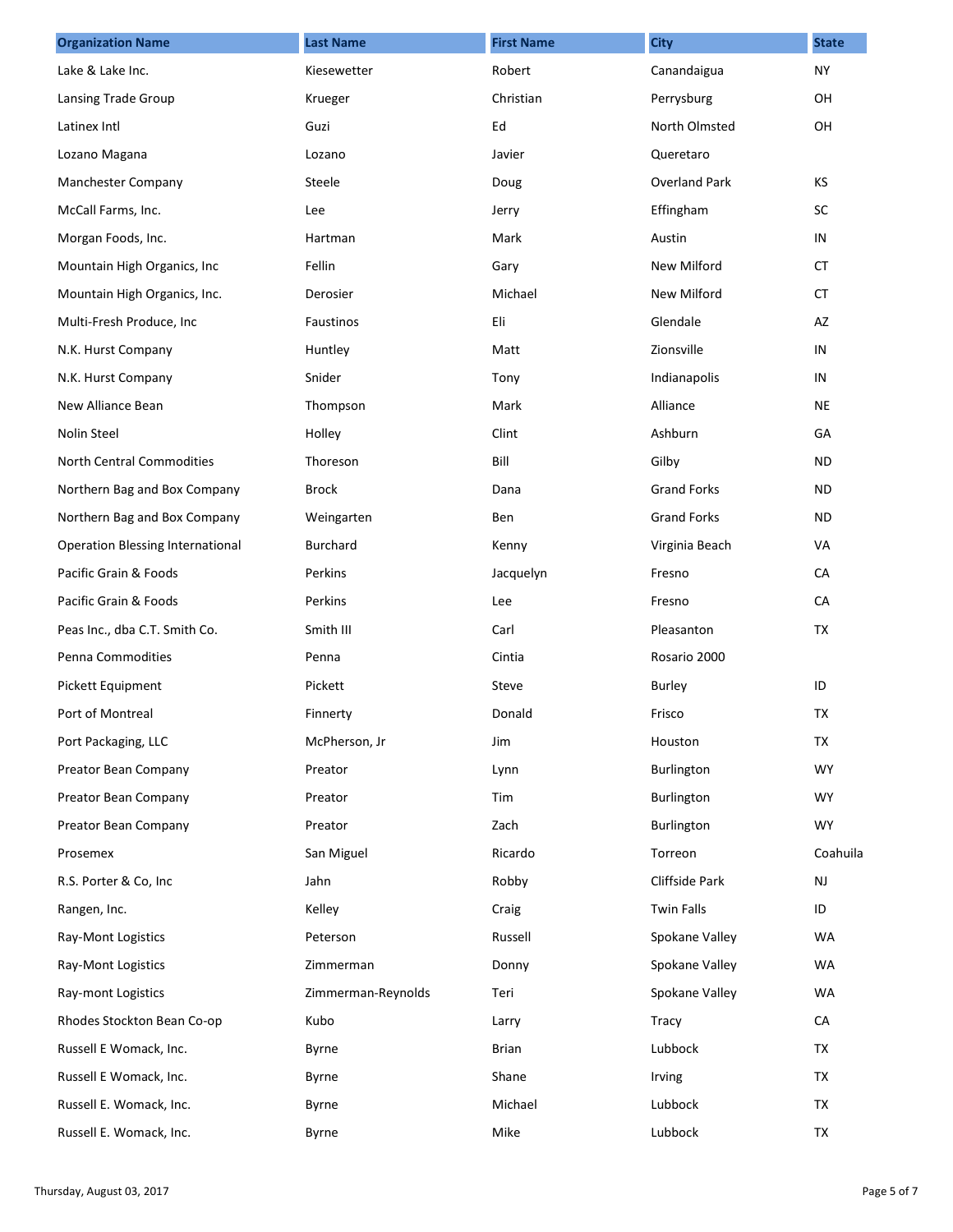| <b>Organization Name</b>            | <b>Last Name</b>         | <b>First Name</b> | <b>City</b>      | <b>State</b> |
|-------------------------------------|--------------------------|-------------------|------------------|--------------|
| Russell E. Womack, Inc.             | Byrne                    | Richard           | Irving           | <b>TX</b>    |
| Sabormex, S.A. de C.V.              | <b>Balcazar Quintero</b> | Fernando          | Colonia Apatlaco | DF           |
| Satake USA Inc                      | Escamilla                | Joe               | Stafford         | <b>TX</b>    |
| Satake USA Inc                      | Pike                     | Patric            | Modesto          | CA           |
| Satake USA Inc.                     | Lusk                     | Don               | Modesto          | CA           |
| <b>Seaboard Overseas</b>            | Ford                     | <b>Brad</b>       | Chapel Hill      | NC.          |
| <b>Seaboard Special Crops</b>       | Oritz                    | Anabella          | Chapel Hill      | <b>NC</b>    |
| Seneca Foods Corp                   | Lindsay                  | Leon J.           | Mongomery        | ΜN           |
| SKE Midwestern, Inc.                | Peck                     | Samuel            | Loveland         | CO           |
| Slauson Trading Co                  | Slauson                  | Michael           | Onamia           | MN           |
| South Dakota Pulse Processors LLC   | <b>Baus</b>              | Andrew            | Harrold          | SD           |
| South Dakota Pulse Processors LLC   | Brown                    | Steven            | Harrold          | <b>SD</b>    |
| Southern Gulf Packaging & Logistics | <b>Fuentes</b>           | Javier (Jay)      | Houston          | <b>TX</b>    |
| Southwest Processors Exchange       | Pitzer                   | Jason             | Tonapah          | AZ           |
| Southwest Processors Exchange       | Tessmer                  | Alan              | Tonapah          | AZ           |
| Spokane Seed Company                | Dehle                    | Ted               | Spokane Valley   | <b>WA</b>    |
| Spokane Seed Company                | Fontaine                 | Andrew J.J.       | Spokane Valley   | <b>WA</b>    |
| Spokane Seed Company                | Groth                    | Jim               | Spokane Valley   | <b>WA</b>    |
| <b>SRS Commodities Ltd</b>          | Harpestad                | Rick              | Mayville         | ND           |
| Star of the West/Bayside Best Beans | Chandonnet               | Rob               | Frankenmuth      | MI           |
| Steele & Company                    | Stawowy                  | Matthew           | Sterling         | MI           |
| Steele & Company                    | Steele                   | Tony              | Sterling         | MI           |
| Superior Bean & Seed                | Hromadka                 | Bennie            | Sudan            | <b>TX</b>    |
| Superior Bean & Seed                | Reich                    | Robert            | Sudan            | TX           |
| Syngenta                            | Severa                   | Tony              | Caldwell         | ID           |
| Tarke Bean LLC                      | Anderson                 | Phil              | Meridian         | CA           |
| Tarke Bean LLC                      | Graham                   | Denise            | Tracy            | CA           |
| Texas Best Bean and Seed            | Cruz                     | Maria             | Olton            | TX           |
| Texas Best Bean and Seed            | Redwine                  | Bobby             | Olton            | TX           |
| Texas Best Bean and Seed            | Redwine                  | <b>Brice</b>      | Olton            | <b>TX</b>    |
| Thompsons Limited                   | Cottenden                | Scott             | Blenheim         | ON           |
| Thompsons Limited                   | Oliphant                 | Darcy             | Blenheim         | ON           |
| Three Maurices Product Sales Co     | Cubias                   | Maurice E.        | North Hollywood  | CA           |
| <b>TRC Trading Corporation</b>      | Sainz                    | Carlos            | Roseville        | CA           |
| <b>TRC Trading Corporaton</b>       | Del Villar               | Mario             | Roseville        | CA           |
| Treasure Valley Seed Co             | Varner                   | Justin            | Saint Charles    | MI           |
| Treasure Valley Seed Co             | Varner                   | Paul              | Freeland         | MI           |
| Trillium Commodities Inc            | Pryde                    | Gordon            | London           | ON           |
| Trinidad Benham Corp                | Bornmann                 | Jeff              | Denver           | CO           |